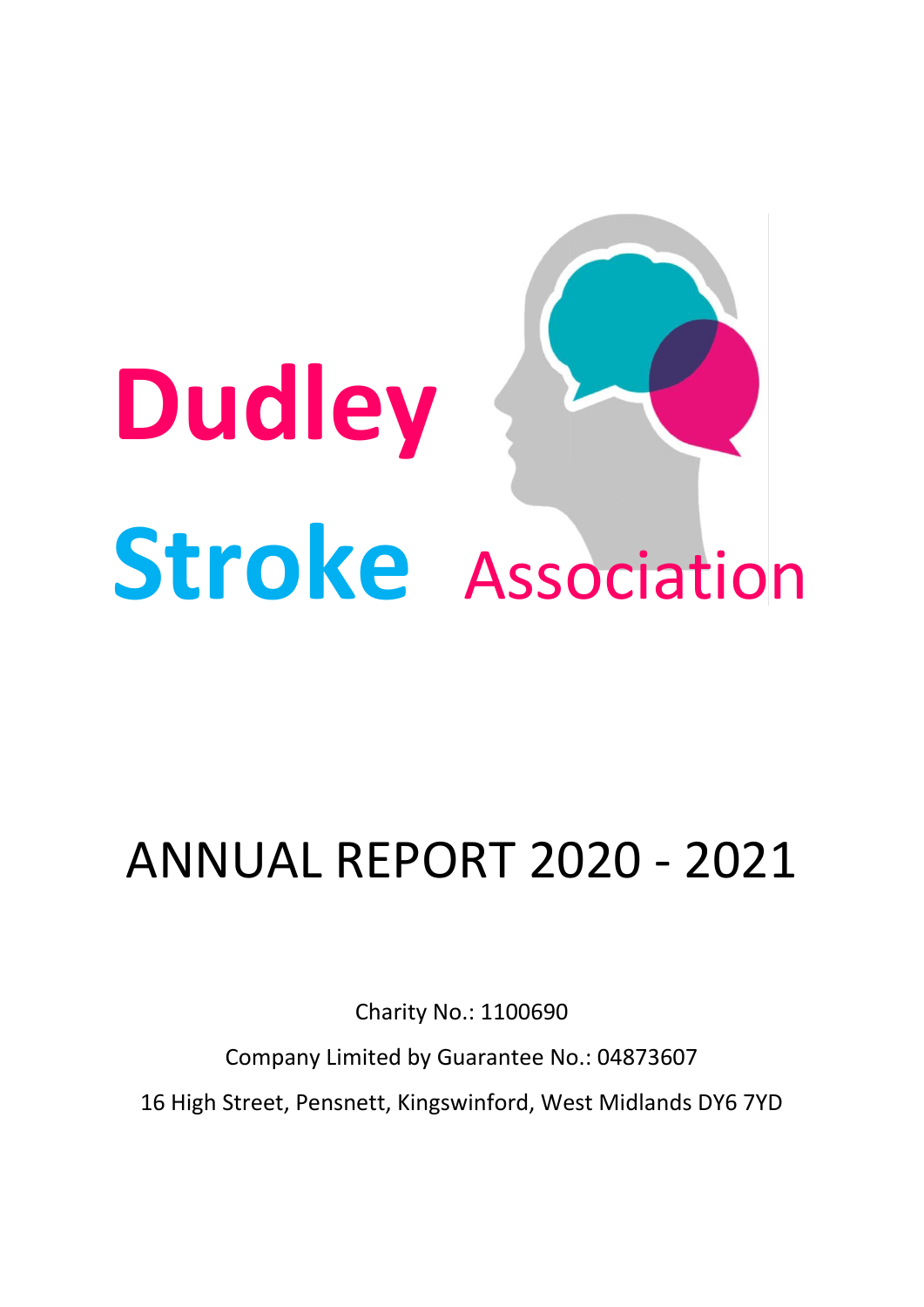# **Aims and Objectives**

# **Our Vision**

Our vision is a borough in which people that have had a stroke, their families and carers are supported, able to live fulfilled and independent lives, and people are aware of strokes, its effects, and preventions.

# **Our Mission**

Dudley Stroke Association aims to provide high quality advice, guidance and support to people, carers and their families who have experienced a stroke and to raise awareness of strokes and stroke prevention in Dudley borough.

# **Our Values**

**Respect and Confidentiality** – we will always treat others with respect and retain confidentiality

**Commitment and Support** – we are committed and supportive to the people who need our help

**Access** – we believe that people who have had a stroke, their families and their carers should have access to information and support

**Equality and Diversity** – we strive for equality of opportunity and value diversity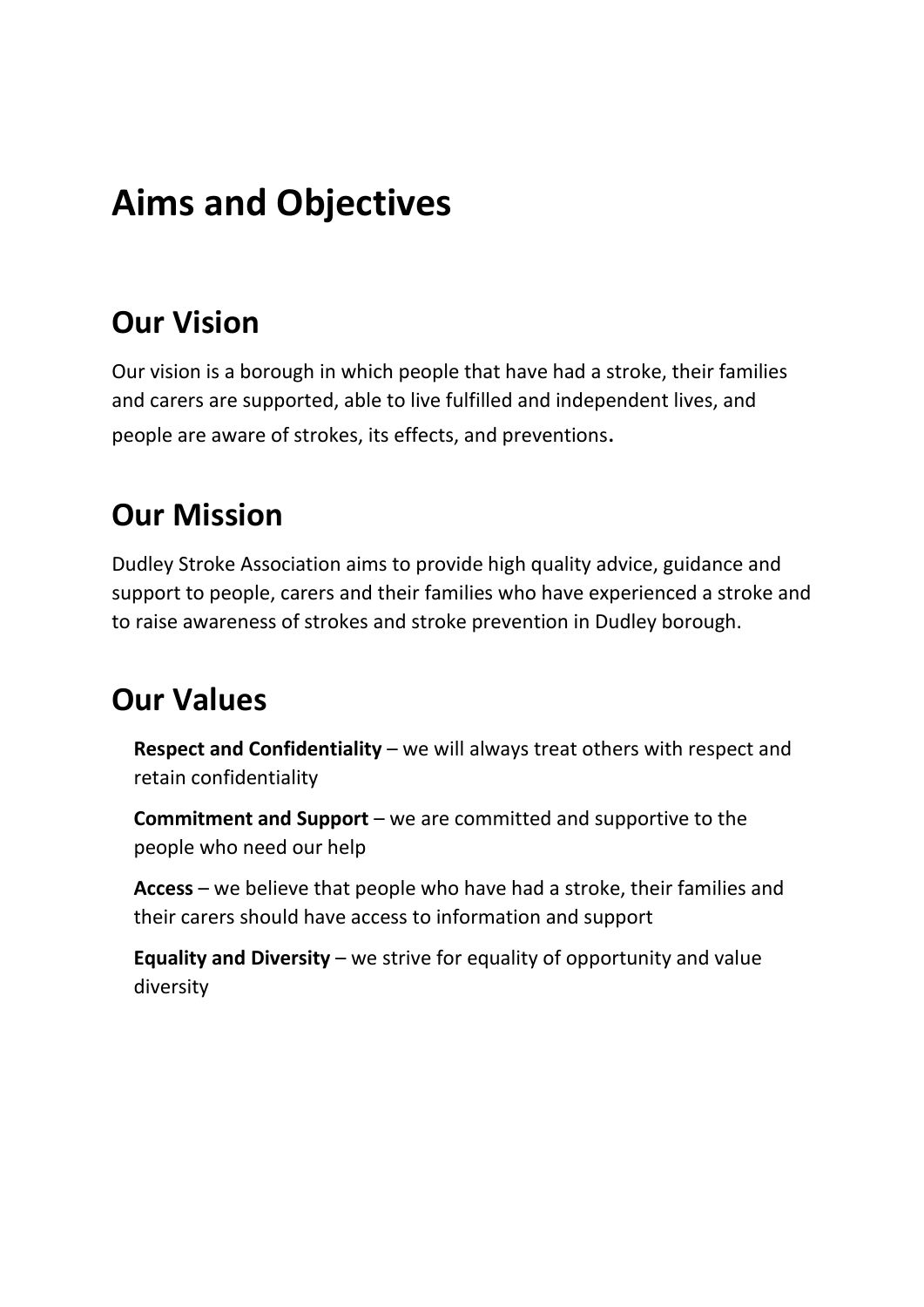### **Governance**

### **Board of Directors:**

| Chair                    |
|--------------------------|
| <b>Treasurer</b>         |
| <b>Company Secretary</b> |
|                          |
|                          |
|                          |
|                          |

## **Staff**

| Laura Martin          | Manager                               |  |  |
|-----------------------|---------------------------------------|--|--|
| Roger Edwards         | Development Officer/Long Term Support |  |  |
| <b>Pauline Caines</b> | <b>Support/Stroke Reviews</b>         |  |  |
| Wendy Jackson         | <b>Support/Stroke Reviews</b>         |  |  |
| Lynne Evans           | <b>Support/Stroke Reviews</b>         |  |  |
| Cathy Watson          | <b>Support/Stroke Reviews</b>         |  |  |
| <b>Gaynor Avison</b>  | <b>Admin Officer</b>                  |  |  |
| <b>Chris Fradgley</b> | Admin/Long Term Support               |  |  |
| <b>Karen Walters</b>  | Long Term Support                     |  |  |

### **Volunteers:**

Neil Fulton Brian Holliday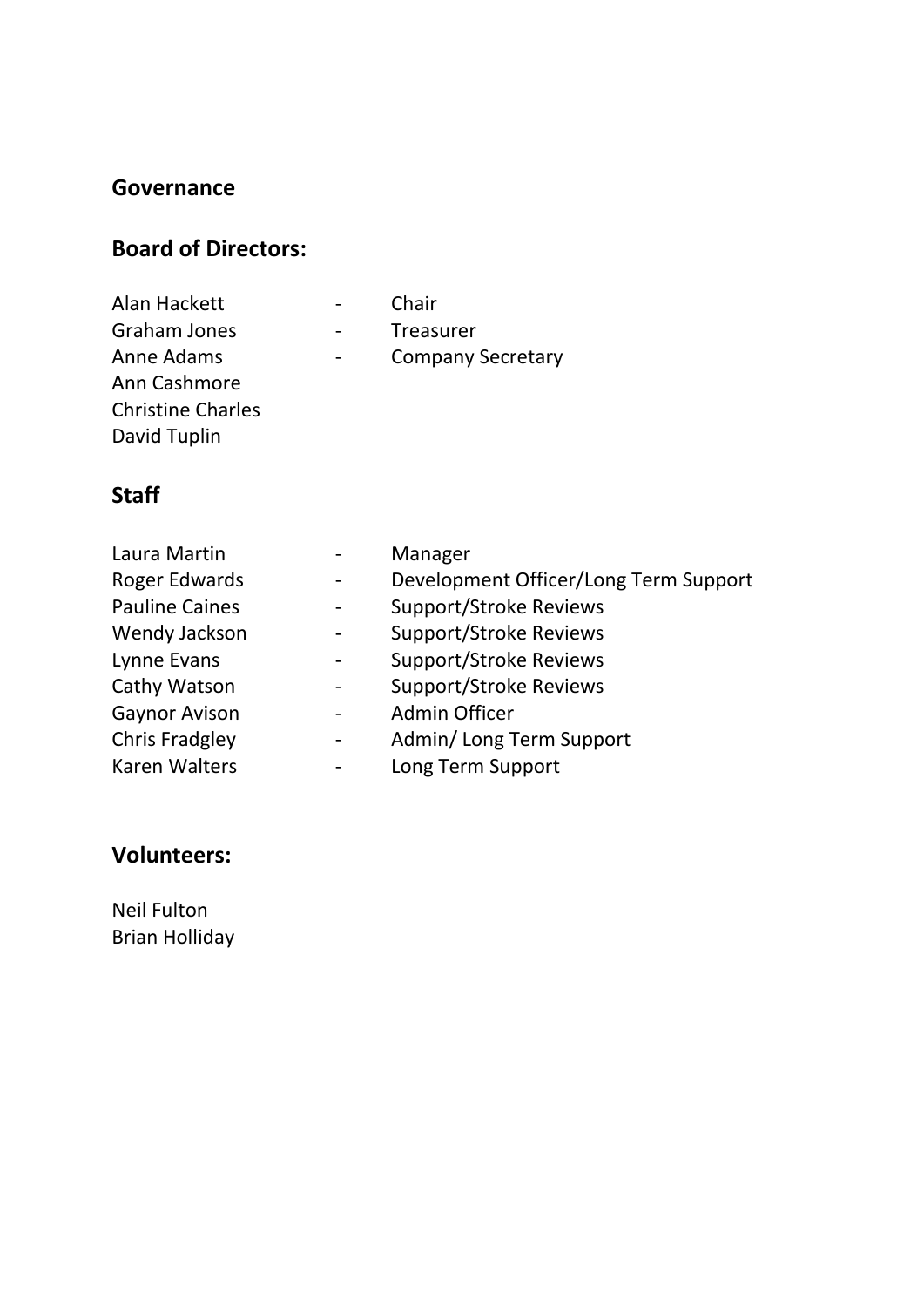# **Chairman's Foreword**

2020 was to be a year when, settled into new offices, we could begin to benefit from the experience and fresh perspective of our new Manager, Laura Martin. What we had not anticipated was a global pandemic which would bring serious restrictions on our stroke support operations and turn working practices on their head. Face to face support became impractical and even our new offices could not be properly utilised as 'working from home' became the new normal.

However, the updates to our IT arrangements executed in 2019-20 and the upgraded telephone and database systems installed during the move to new offices proved most fortuitous in enabling the path to remote working. Our staff as ever quickly adapted to the changes in working practice and stroke survivors became used to regular 'phone calls and zoom support groups.

Throughout the repeated imposing and easing of restrictions we continued to reassess and modify our support offering to best meet the needs of stroke survivors and their families in Dudley, so that recovery Reviews and information flow could continue unabated.

With more normal times on the horizon, we can get back to planning new ways to fulfil the needs of our ever-growing number of users.

I remain indebted to all our staff and the Trustees who have supported the Association without falter through trying times to ensure our objectives are met and good governance prevails.

Alan Hackett Chairman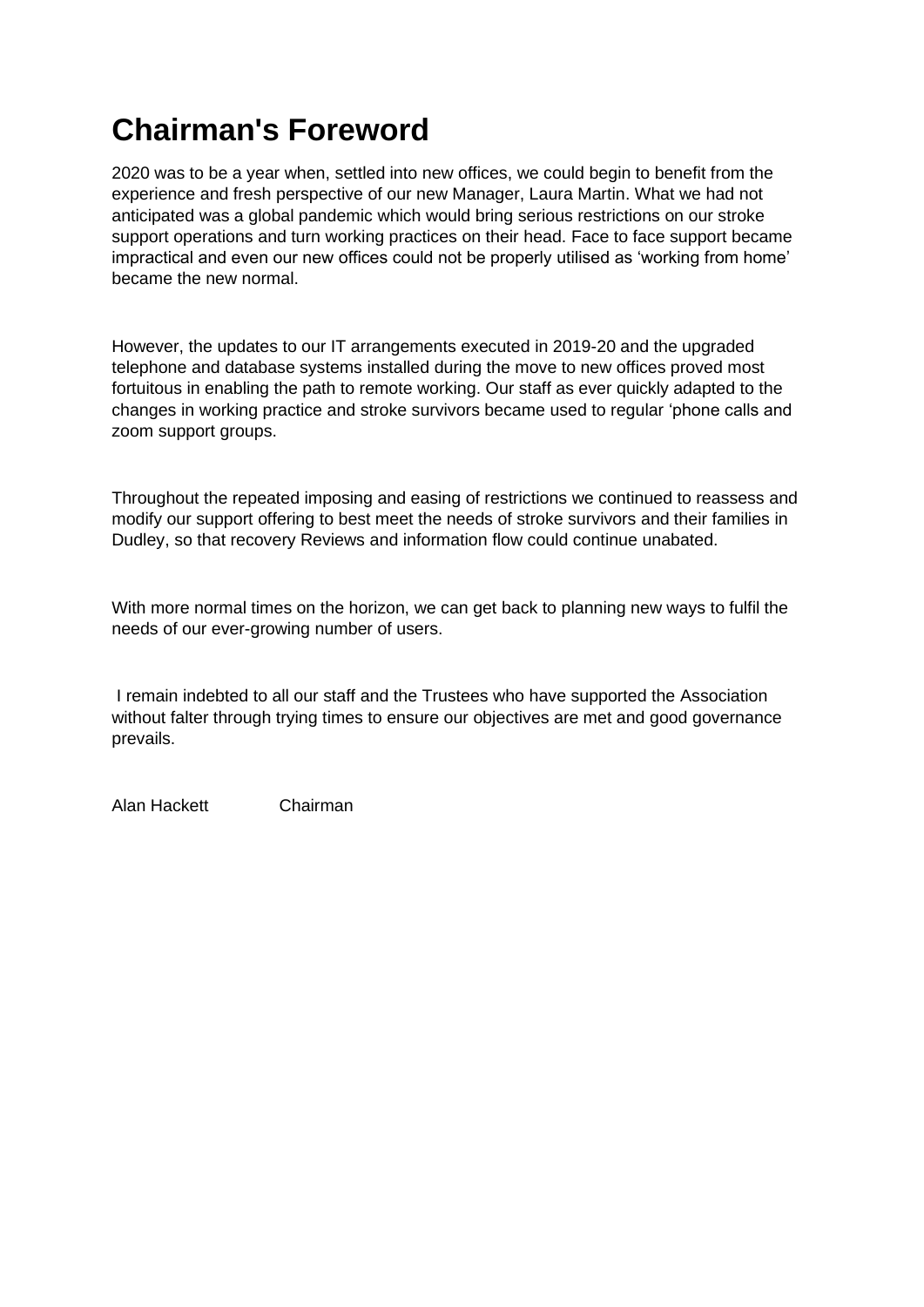# **Current Year**

2020-2021 has been another busy year facing the challenges brought to us by COVID-19. All staff, trustees and volunteers have continued to work flexibly, and embraced the virtual world to offer a full service to meet the needs of those who access our support. Dudley Stroke Association have continued to provide high quality services that enhance the lives of people and families who have had a stroke. We passionately believe that **'life goes on after a stroke.'**

### **Family and Carer Support/Stroke Review service**

Our Family and Carer support and stroke review service continued throughout 2020-2021 being funded by Dudley Integrated Health Care Trust (DIHC). Majority of our referrals are received from Russell's Hall Hospital. Every person admitted and diagnosed with stroke within a Dudley Hospital is referred to us. We receive twice weekly admission and discharge reports to ensure we receive all necessary referrals.

Due to COVID-19 we have been unable to visit the ward, all patients have been contacted within 14days of discharge home, where our services have been discussed, including our review process and our support services. Where patients have been discharged to step down beds or alternative addresses letters have been sent to relatives to inform of our involvement.



666 people were referred to us in 2020-2021

On discharge people are contacted within 14 days to ensure that they have everything in place and any concerns can be raised. Following this for some it may be a weekly/bi-weekly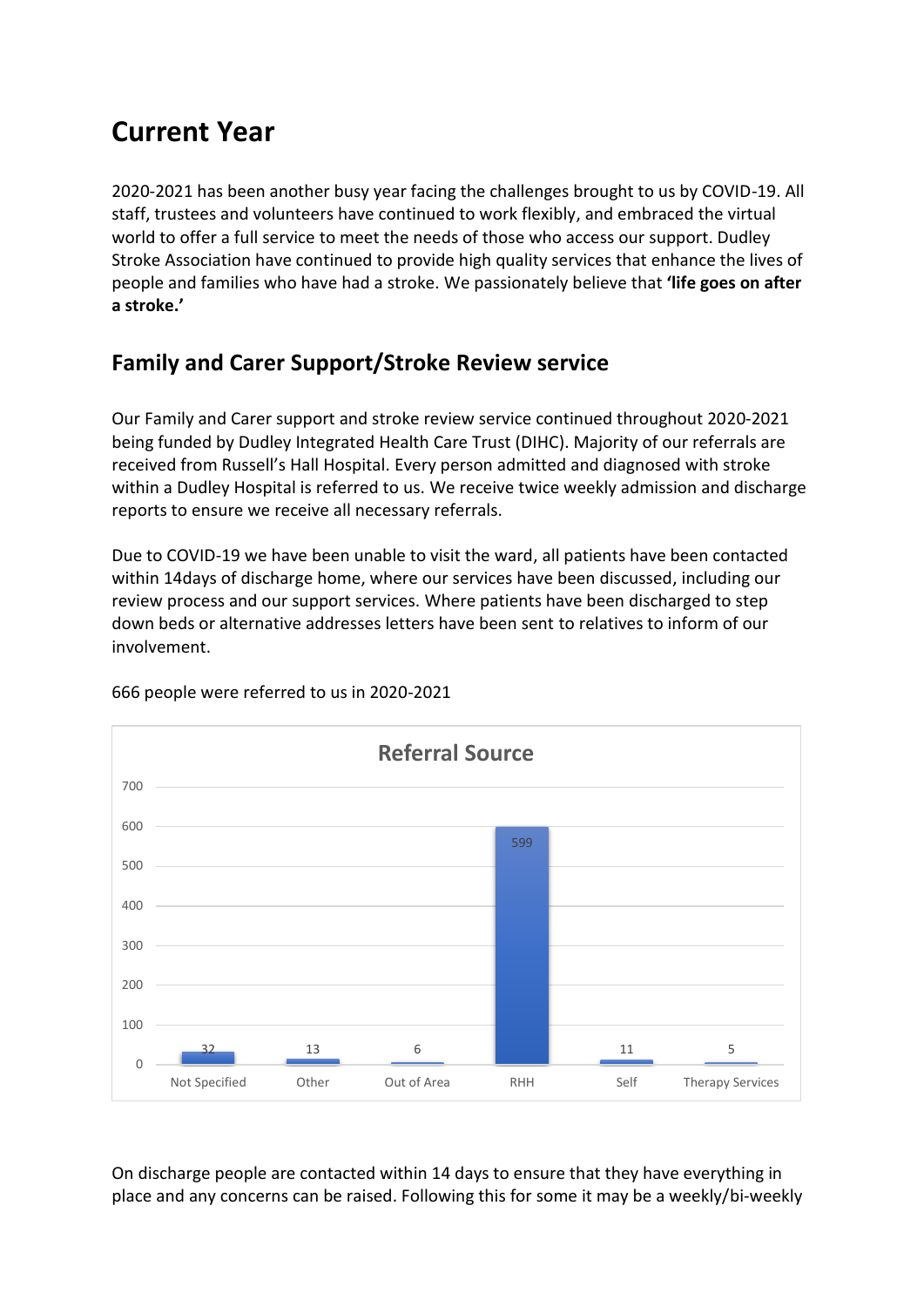or monthly support call, sending out information, providing emotional support, or signposting to other organisations. Others will be happy to wait until their review is due, knowing we are only a telephone call away if their situation changes.

People who do not have a Dudley GP are also contacted and with their permission referred to their local support/stroke review service for ongoing support.

One of the key benefits of our stroke support service is our ability to be flexible to meet and respond to people's needs.

#### **Age range of referrals with a Dudley GP**

Stroke affects people of all ages, during 2020-2021 we had 471 people referred to us with a Dudley GP. Of these people the majority (358) were aged 65+, 2 people were under the age 25, 110 people were aged 25 to 64. Breakdown of age ranges is shown in the charts below.



| Not       |     |
|-----------|-----|
| Specified | 1   |
| Under 25  | 2   |
| 25 to 34  | 4   |
| 35 to 44  | 9   |
| 45 to 54  | 33  |
| 55 to 64  | 64  |
| 65 +      | 358 |
|           |     |

### **Stroke Reviews**

Our Support Workers provide reviews for stroke survivors at 6 weeks following their discharge from hospital and then at 6 months and 12 months post stroke. Copies of reviews are sent to the stroke survivor along with their GP and carer where deemed appropriate.

We do not work on our own but have strong links to therapy and other services, enabling us to make referrals as appropriate to help with difficulties/problems identified.

6-week reviews conducted via the telephone (unless information indicates a home visit is required) ensure that stroke survivors have the appropriate information and services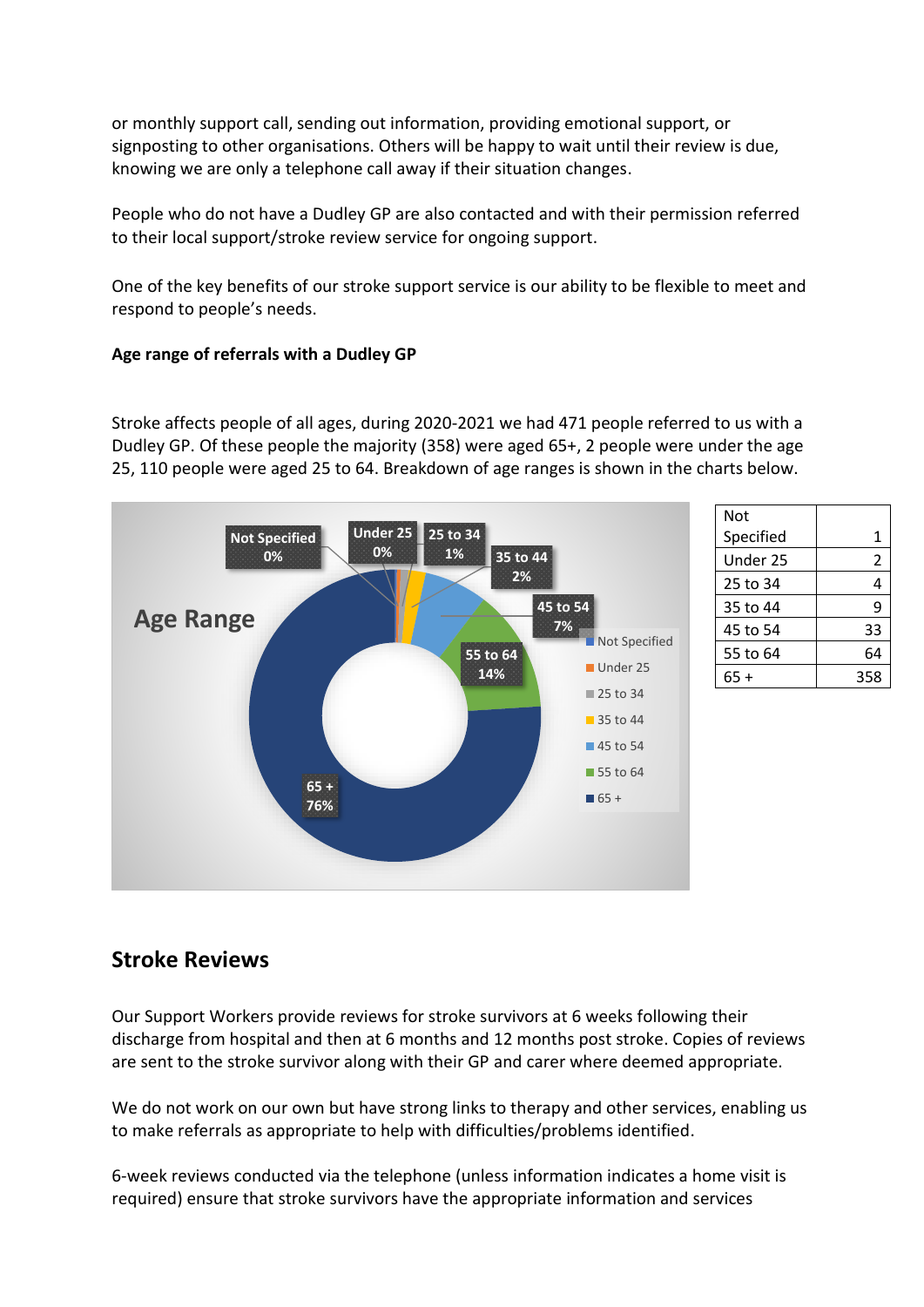required following their discharge and to see how they are progressing. 196 6 week reviews we completed during 2020-2021.

The Stroke Sentinal audit states all people are required to have a 6-month stroke review between 4 – 6 months post stroke, and we like other organisations are required to fill in data (non- identifiable, with their permission) stating it has been conducted and how the stroke has affected them. During 2020-2021 reviews were conducted via telephone unless it was deemed a home visit was necessary. The review looks at all aspects of their recovery, and during home visits includes taking their blood pressure.

During 2020-2021 336 6-month reviews were due. 330 were completed within the 4- 8month time.

| April | May  | June | <b>July</b> | <b>August</b> | September | October | November | December | January | <b>February</b> | March |
|-------|------|------|-------------|---------------|-----------|---------|----------|----------|---------|-----------------|-------|
| 2020  | 2020 | 2020 | 2020        | 2020          | 2020      | 2020    | 2020     | 2020     | 2021    | 2021            | 2021  |
| 29    | 28   | 22   | 25          | 33            | 19        | 25      | 31       | 30       | 30      | 28              | 30    |
| 32    | 29   | 22   | 25          | 33            | 21        | 25      | 31       | 30       | 30      | 28              | 30    |
| 91%   | 97%  | 100% | 100%        | 100%          | 90%       | 100%    | 100%     | 100%     | 100%    | 100%            | 100%  |

#### **Ninety-eight percent of people received their review within the requisite period.**

**Age range of people receiving a 6-month stroke review with a Dudley GP**



| Age Range |     |
|-----------|-----|
| Under 25  | 2   |
| 25 to 34  | 3   |
| 35 to 44  | 7   |
| 45 to 54  | 30  |
| 55 to 64  | 51  |
| 65 +      | 241 |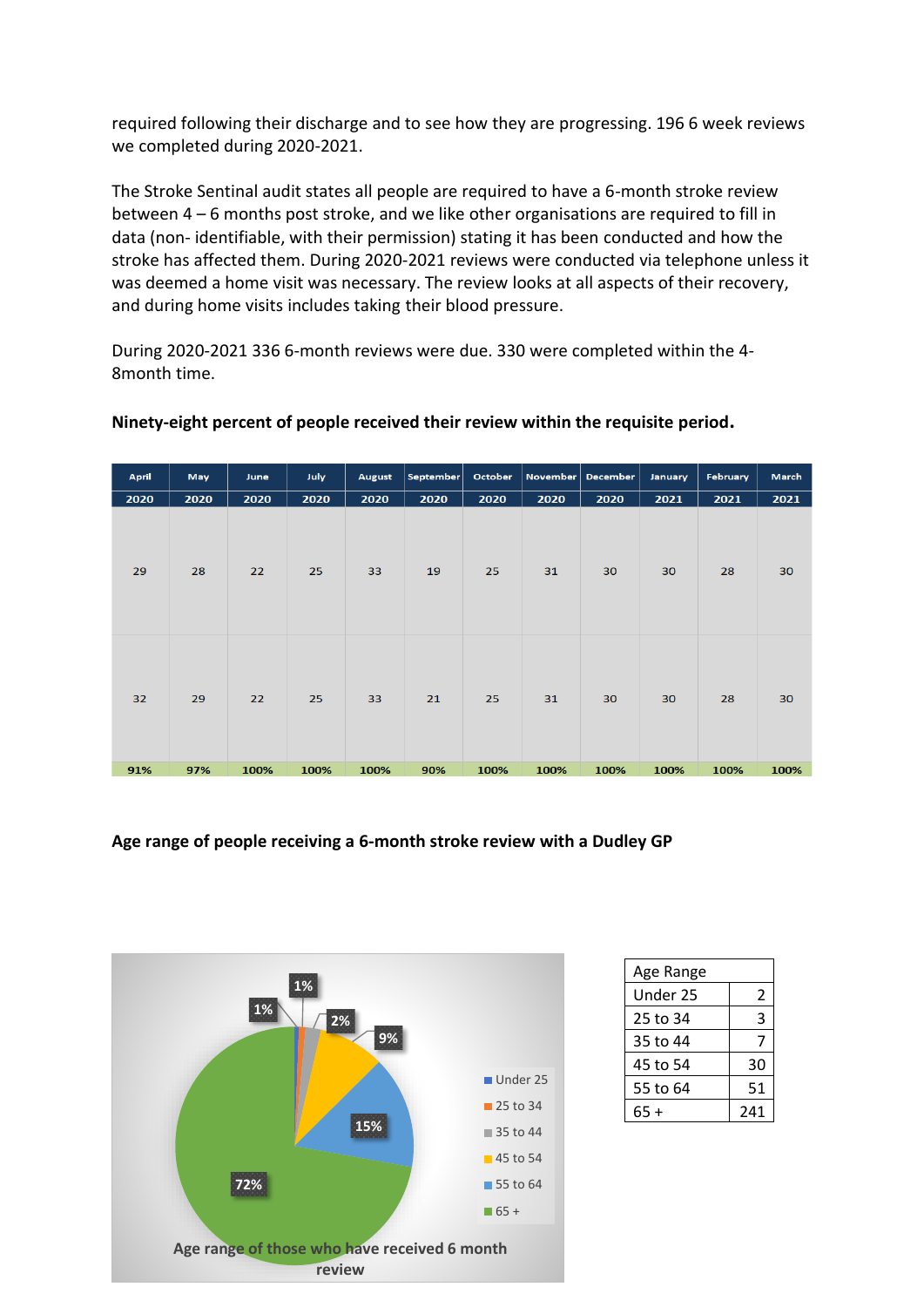12-month reviews take place over the telephone and enable our Support Workers to check how a stroke survivor has progressed from their 6-month review and to check if there are any new concerns. During 2020-2021 our team completed 87 12-month reviews.

# **Long Term Support**

Stroke does not go away after 12 months, people may continue to improve for years, albeit at a slower rate, and we believe that **"Life does go on after a Stroke"**. Our group activities enable people to meet like-minded people, support each other and build up on skills, together with providing much need support also to other family members (and friends) who are also living with the effects the stroke has had on their loved one.

This non-funded work provides a much-needed lifeline to many people.

During April 2020 – March 2021 our groups were suspended due to COVID-19. We embraced the virtual world and offered groups via the platform of zoom. Here we offered a weekly social catch up and a weekly exercise group. We supplemented our virtual offer alongside making regular contact via telephone and/or email and by sending regular postal activities including quizzes, newsletters.

# **Group Activities**

Due to COVID-19 we were unable to deliver our usual group outline instead we offered virtual groups

These activities include:

**Zoom zoom in the afternoon** – a weekly virtual get together. A group for stroke survivors and carers to meet for a weekly chat, offer peer support, reduce social isolation, and offer a safe environment to discuss any concerns. On average 12 people attend the session each week, a total attendance during the year of 624

**Virtual Exercise Class –** a weekly group where gentle chair-based exercise is provided via a virtual platform. On average 6 people attend each week totalling 312 attendees through the year

We also held special events online to celebrate Christmas including a sing-along and Christmas quiz. We also held a special event to mark national stroke awareness day in October.